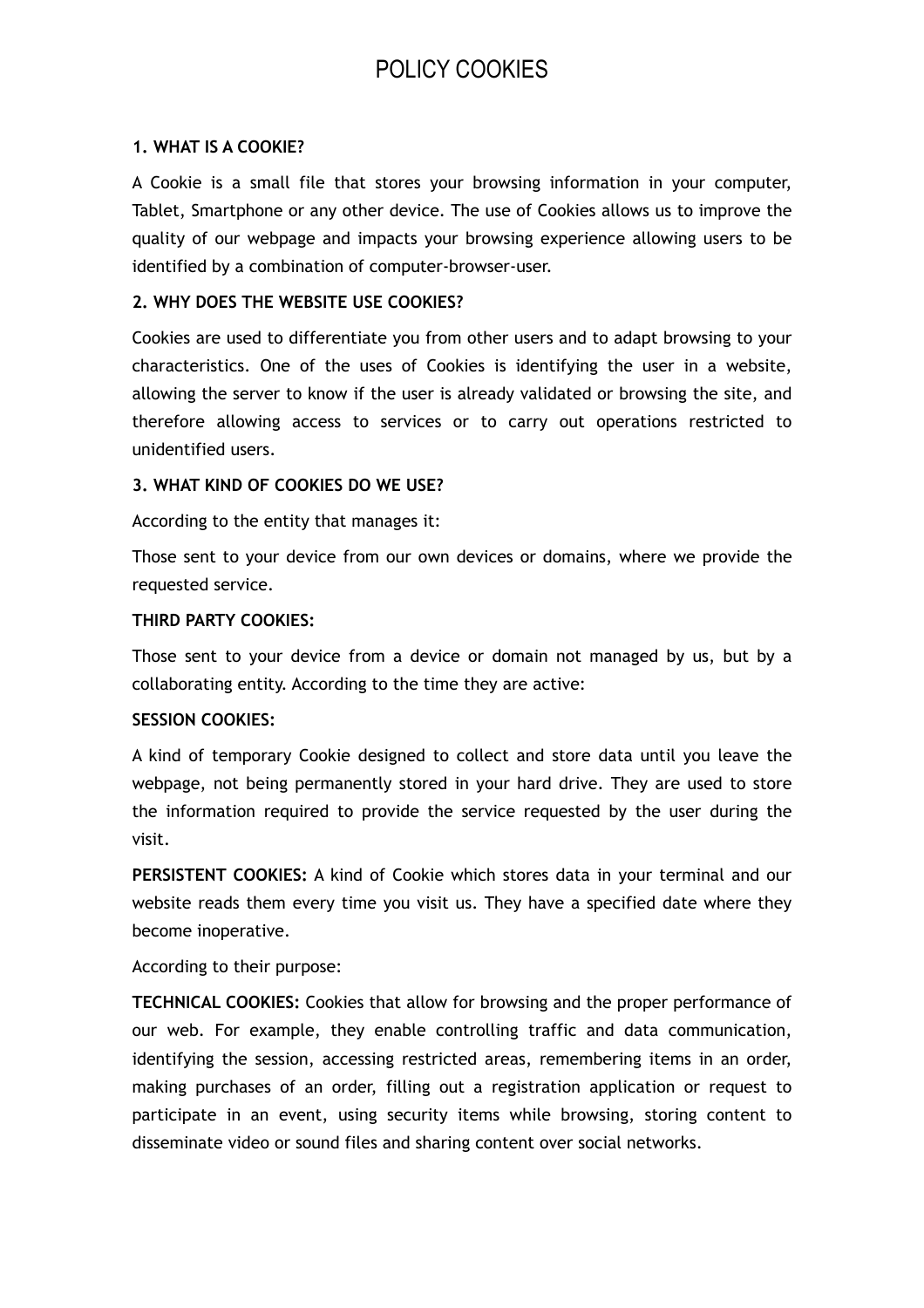# POLICY COOKIES

**FUNCTIONALITY COOKIES:** Cookies that enable you to access the service adapting it to you, with certain general features predefined on the user's device based on a series of criteria, such as language, browser used to access the service, regional configuration from where the service is accessed, etc.

**ANALYTICAL COOKIES:** Cookies that enable us to track and analyze the behavior of users, to create user browsing profiles of said websites, in order to make improvements according to data analysis of the user's use of the service.

**ADVERTISING COOKIES:** Cookies that allow for the most effective possible management of the advertising space, that could be included on our website based on criteria such as the content published or the frequency with which ads are shown.

**BEHAVIOURALLY TARGETED ADVERTISING COOKIES:** Cookies that store user's behavioral information obtained through on-going observation of your browsing habits, which enables showing advertising related to your browsing profile. They allow for the most effective possible management of advertising spaces in the website.

### **4. HOW TO DISABLE COOKIES AND WEB BUGS IN THE MAIN BROWSERS?**

It is possible to not accept Cookies from a browser, or to not accept the Cookies of a particular Service.

Modern browsers allow Cookies settings to change. These adjustments are normally found in the 'options' or 'Preferences' of your browser's menu. You can also configure your browser or your e-mail manager, and install free complements to avoid Web Bugs from installing when opening an e-mail.

ALARES HUMAN SERVICES webs offer users guidance on the steps to access the Cookie menu settings and, where appropriate, on the private navigation of each of the main browsers:

- **Chrome**:
	- o Settings Advanced settings  $\Rightarrow$  Privacy  $\Rightarrow$  Content settings.
	- o For more information, you can visit [Google's support](https://support.google.com/chrome/?hl=en) or the browser's Help.
- **Firefox**:
	- o Tools  $\Rightarrow$  Options  $\Rightarrow$  Privacy  $\Rightarrow$  History  $\Rightarrow$  Custom settings.
	- o For more information, you can visit [Mozilla's support](http://support.mozilla.org/en/home) or the browser's Help.